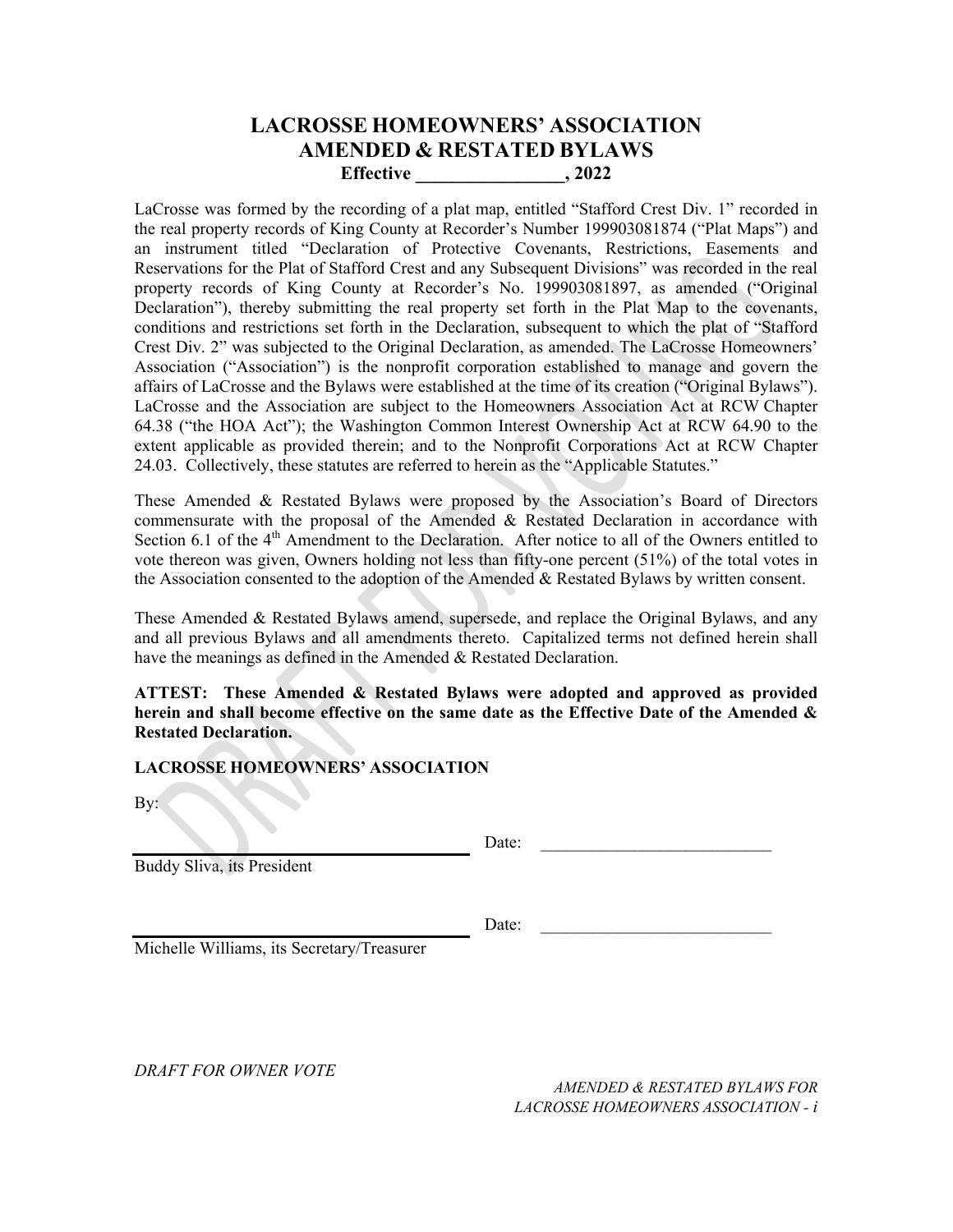# **LACROSSE HOMEOWNERS' ASSOCIATION AMENDED & RESTATED BYLAWS**

# **Table of Contents**

| <u>888 - Januar Jacobson, martin al-A</u> | 10 |
|-------------------------------------------|----|
| <b>ARTICLE 7. AMENDMENTS.</b>             |    |

DRAFT FOR OWNER VOTE

AMENDED & RESTATED BYLAWS FOR LACROSSE HOMEOWNERS ASSOCIATION - ii

 $\overline{a}$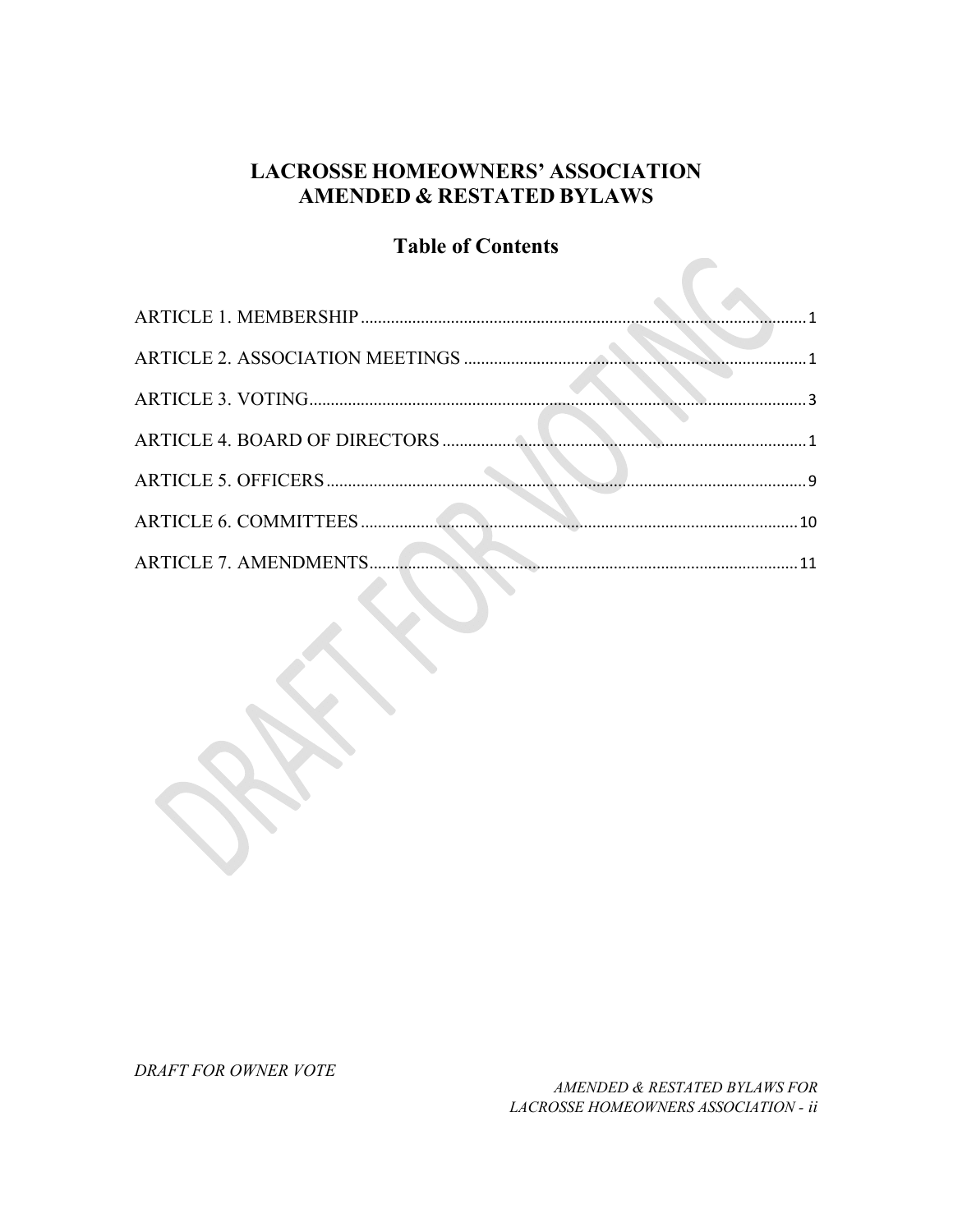### **ARTICLE 1. MEMBERSHIP**

1.1 **Members**. The Association shall have one class of members composed of all Owners of Lots within LaCrosse. Individual persons, corporations, partnerships, limited liability companies, trusts, and other legal entities may be members of the Association. Ownership of a Lot in LaCrosse is the sole qualification for membership. If multiple persons or entities own a single Lot, each shall be a member. Persons or entities that hold an interest merely as security for the performance of an obligation are not members, however. Membership in the Association is appurtenant to the Lot owned and shall not be assigned, transferred, conveyed, encumbered, pledged or alienated in any way, except on the transfer of title to such Lot by the Owner, and then only to such transferee or contract purchaser. Any attempt to make a prohibited transfer is void.

1.2 **Register.** The Association shall keep a register of the names and addresses of all Association members. Owners shall advise the Association of any change in ownership. Unless another address is given to the Association for the purposes of receiving notices, the address of record for the Owner shall be the Lot address.

1.3 **Voting Rights**. Members have such voting rights and powers as are set forth in the Declaration. The votes allocated to each Lot may not be split or cast as fractional votes. If a Lot is sold during the voting period, the vote of the Owner of the Lot at the time the vote is cast shall be counted, unless a subsequent, inconsistent vote or approval is received by the new Lot Owner during the voting period, in which case the new Owner's vote shall count and the prior Owner's vote shall be deemed invalid. If a Lot is owned by an entity or trust, the vote may be cast by any officer or director of the entity or trustee of the trust. Cumulative voting is prohibited except for the purpose of electing Directors. No votes allocated to a Lot owned by the Association may be cast, and in determining the percentage of votes required to act on any matter, the votes allocated to Units owned by the Association shall be disregarded.

## **ARTICLE 2. ASSOCIATION MEETINGS**

2.1 **Annual Meeting**. The annual meeting of the members of the Association shall be held in October or November at such date, time and place as the Board shall determine. The purposes of the annual meeting shall be to review the activities of the Association during the prior year, discuss plans and proposals for the current year, to elect Directors if not already elected by mail or electronic transmission as provided herein, and to transact any other business as may properly come before the meeting.

2.2 **Special Meetings**. A special meeting of the members of the Association may be called by the President of the Association, by resolution of the Board, or upon the written request of members holding not less than twenty percent (20%) of the Total Voting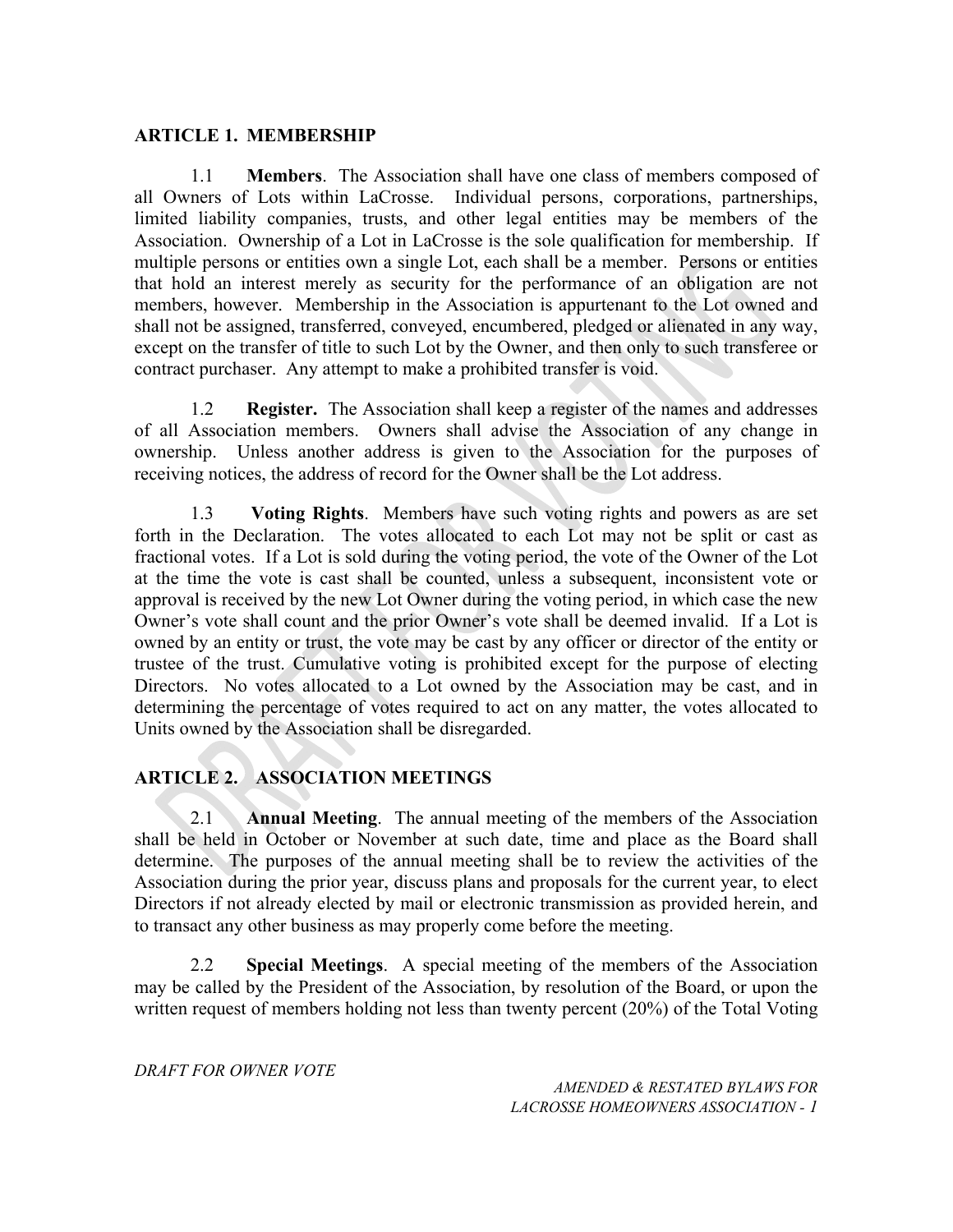Power in the Association. If a special meeting is requested by members as provided herein, the Board shall include the discussion of the items requested by the members on the agenda, but a vote of the members shall not be placed on the agenda unless vote or consent of the members on that issue is expressly authorized or required by the Applicable Statutes, the Declaration, or these Bylaws.

2.3 **Notice of Association Meetings**. The Secretary or other officer of the Association shall provide each member with notice of each annual and special Association meeting, not less than fourteen (14) nor more than fifty (50) days in advance of any meeting, unless another time period is specifically provided for in the Declaration. The notice of any Association meeting shall state the time and place of the meeting, the purpose of the meeting if it is a special meeting, and the items on the agenda to be voted on by the members, including the text of any proposed Declaration or Bylaw amendment, changes in the previously approved budget that result in a proposed increase in regular or special assessment obligations, and any proposal to remove a Director. Notices of Association meetings may be given by email or other electronic means, but only to those Owners who have consented, in writing, to receipt of electronically transmitted notices, which consent may be revoked as provided in the HOA Act. Email or other electronic notice shall be deemed delivered upon successful transmission.

2.4 **Attendance**. Members may attend Association meetings in person or, if arranged by the Board, by phone conference, video conference, or other similar method that allows all persons participating in the meeting to hear each other at the same time. Attendance by any one of these methods shall constitute "attendance in person" at a meeting. Members may also participate in an Association meeting by proxy as described in Section 2.5 of these Bylaws. Members attending in person or by proxy shall be counted towards the quorum requirement described in Section 2.5 of these Bylaws. Attendance at the meeting constitutes a waiver of notice of the meeting unless, prior to or upon commencement of such meeting, the member in attendance expressly disputes proper notice.

2.5 **Proxies**. A proxy is a written authorization empowering another person to vote or act for the signer. The person to whom the proxy is given is also known as the proxy or proxy holder. The person giving the proxy is the principal. A proxy must be executed in writing by a member or such member's duly authorized attorney-in-fact. No proxy shall be valid after eleven (11) months from the date of its execution, unless otherwise provided in the proxy form. Revocation of a proxy shall not be effective until written notice thereof has actually been received by the person presiding over the meeting, or, in the absence of a meeting, the Association Secretary. No proxy shall be effective if it is not dated or purports to be revocable without notice. Proxy forms may be "directed," identifying how the proxy holder shall cast the principal's vote, or "general," giving the proxy holder discretion on how and whether to cast the principal's vote. The Association

*DRAFT FOR OWNER VOTE*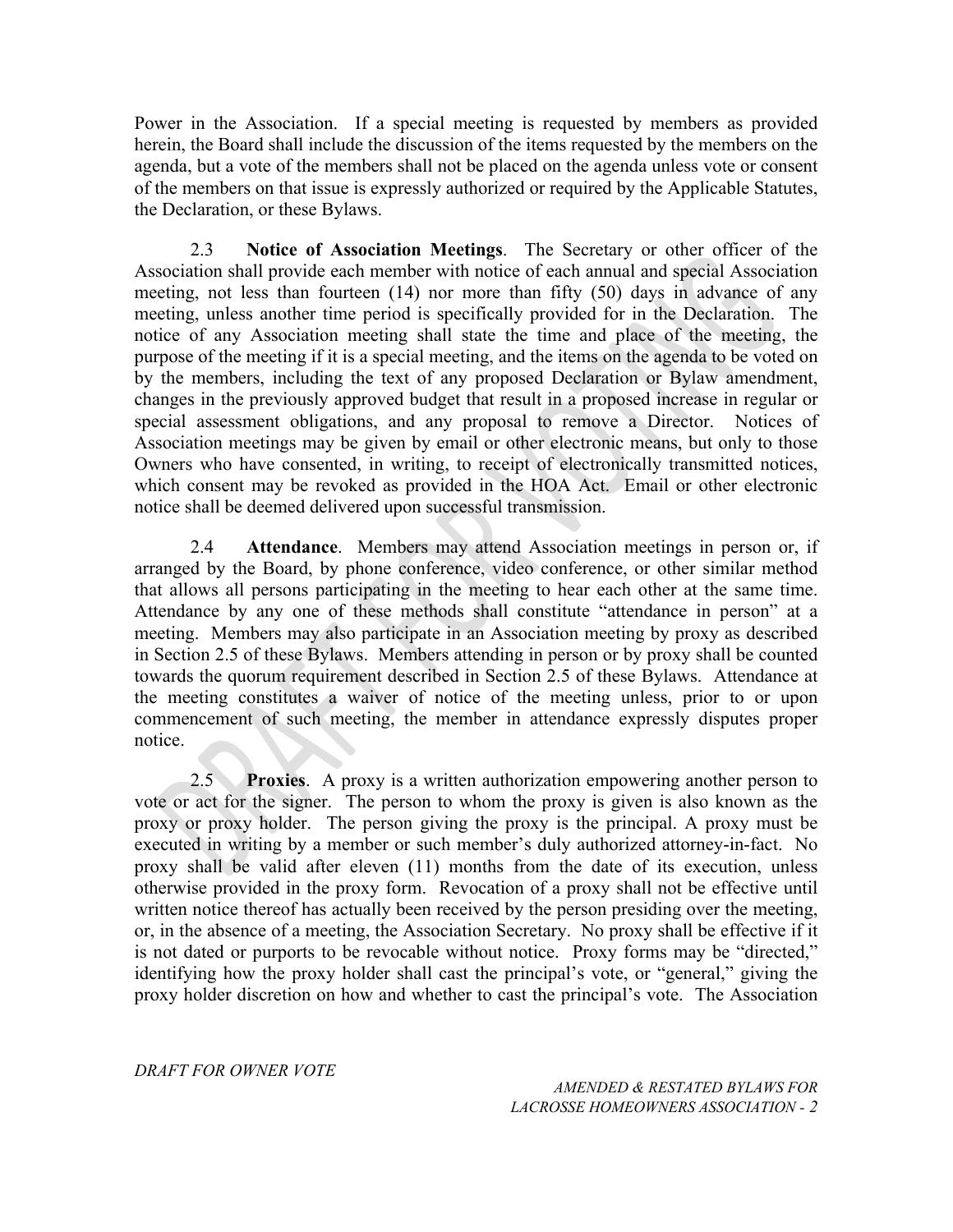may, but is not required to, provide a specific proxy form for any Association meeting.

2.6 **Quorum.** A quorum is the minimum percentage of members who must be present at a properly called meeting in order to transact business, including, but not limited to, the election of Directors or any other vote of the members. At any meeting of the members of the Association, the attendance (in person, or by proxy) of members holding at least ten percent (10%) of the Total Voting Power shall constitute a quorum. Once a quorum is established, the members may continue to do business until adjournment of that meeting notwithstanding the withdrawal of members leaving less than a quorum. If business cannot be conducted due to failure to obtain a quorum, the meeting may be adjourned by vote of a majority of the members in attendance, to be reconvened at a later time and place announced at that meeting, which reconvened meeting may be held without further notice, and the business on the original agenda may be conducted if there is a quorum at the reconvened meeting. A quorum is not necessary for an informational or social meeting where business is not conducted.

2.7 **Voting at a Meeting**. Voting at a meeting may be by any method proposed by the Board that is reasonably calculated to accurately determine the number or percentage of votes in favor of any particular proposal, including, but not limited to a show of hands, submission of written ballots, or voting by electronic means, provided all votes are submitted at or during the meeting. Votes shall be tallied at the meeting or up to fortyeight (48) hours after the meeting. The Board shall promptly notify the members of the results of any vote. No vote taken at a meeting shall be effective unless a quorum of Owners is in attendance at the meeting in person or by proxy.

2.8 **Rules of Procedure for Association Meetings**. The Board of Directors may adopt rules of procedure consistent with the Applicable Statues and and Governing Documents to govern any Association meeting.

# **ARTICLE 3. ALTERNATE VOTING PROCEDURES**

3.1 **Alternate Voting Procedures**. Whenever a vote or consent of the Owners is required for purposes other than budget ratification or removal of Directors, the Board may decide that in lieu of voting at or during a meeting of the members, voting shall be conducted by mail, electronically, or otherwise, in accordance with this Section.

3.1.1 *Voting by Written Ballot*. Voting outside of a meeting may be conducted by written ballot in accordance with this Section. To ensure authenticity, written ballots shall require identification of the voting Owner's Lot or address, the Owner's signature, the Owner's printed name, and the date the ballot was signed. Written ballots may be returned to the Association or any designated agent thereof by any method specifically designated in the notice of such vote, including, but not limited to, mailing, shipping, hand delivery to a designated agent of the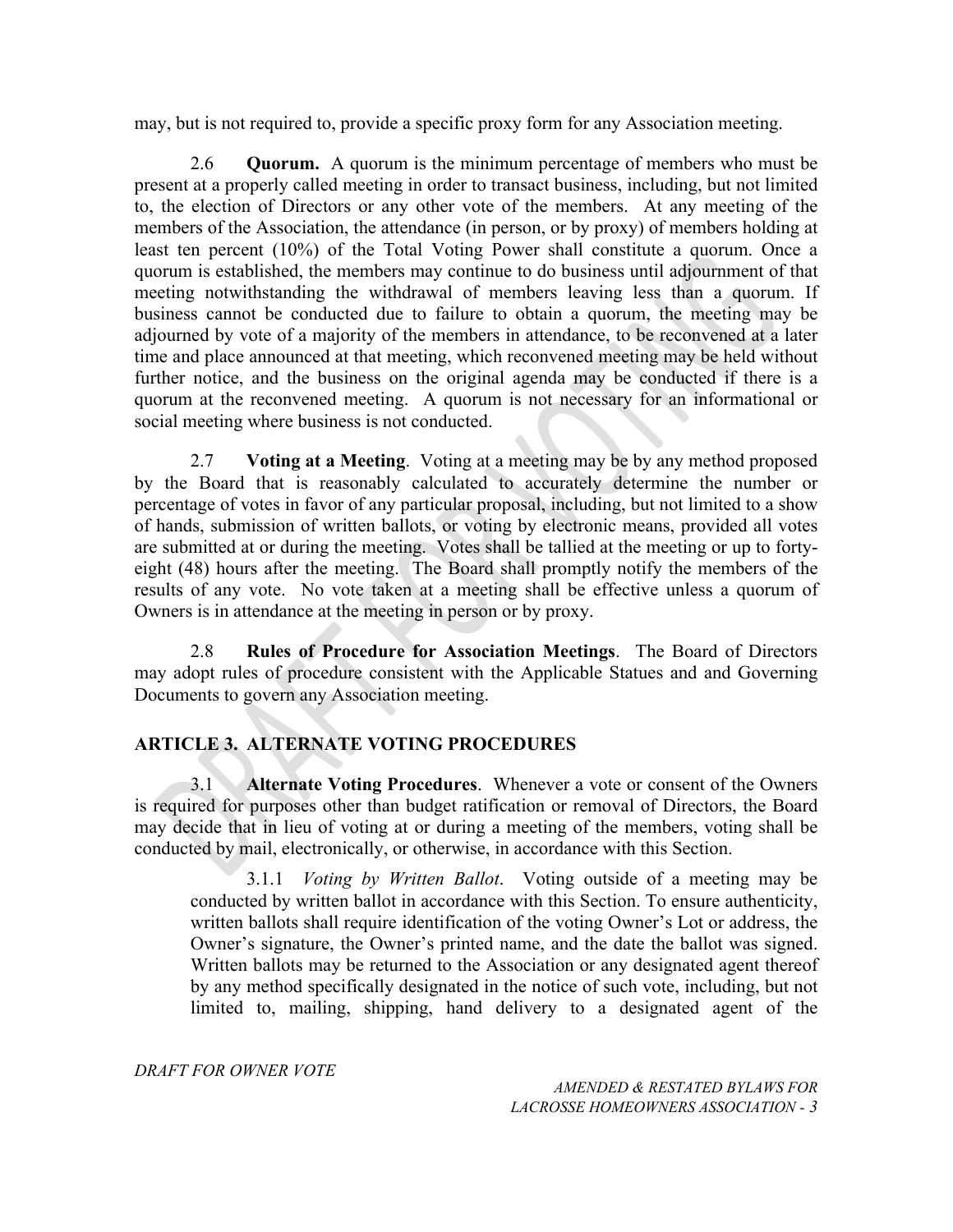Association, deposit in one or more ballot boxes located on Association property, facsimile to a phone number provided in the notice, email of a scanned or photographed copy of the consent or ballot to an email address provided in the notice, or any similar method.

3.1.2 *Voting Electronically*. Votes may be conducted or registered electronically so long as: (a) Owners are given clear instructions on how to vote; (b) the voting platform (website, app, software program or the like) requires identification of the voting Owner's Lot or address, the Owner's name, and the date the vote was registered; and provides some indicia of authenticity for each member's vote, such as an electronic signature, or unique voting code; and (c) each Owner's vote, demonstrating compliance with all of the conditions above, can be reproduced in a tangible medium by both the sender and the receiver.

3.2 **Notice.** Notice of a vote to be held outside of a meeting shall be provided and deemed delivered in the same manner as notice of an Association meeting. The notice shall include a statement of the proposed action to be voted upon by the members and shall state that members are entitled to vote for or against the proposed action by voting in the specified manner on or before a specified deadline that is at least twenty (20) days after the date the notice of vote was sent. The notice shall also state the minimum percentage of Owner approval required to pass the proposal and shall state the time, date, and manner by which Owners wishing to deliver informational to all owners regarding the subject matter of the vote may do so, such as statements by candidates for election to the Board. The notice shall also be accompanied by a ballot or instructions on how to vote electronically.

3.3 **Quorum for Voting Outside of a Meeting.** For passage of any matter outside of a meeting, votes must be returned in sufficient quantity to constitute a quorum for an Association meeting.

3.4 **Deadline Extension.** If the quorum requirement has not been met or the proposal not passed by the initial voting deadline, the Board may, in its discretion, extend the voting deadline one time for up to eleven (11) months until a quorum has been met, and shall promptly provide all members with notice of the deadline extension. Votes received after the last deadline shall not be effective.

3.5 **Results.** The proposed action to be voted on shall pass if a quorum has been obtained and the proposal has been approved by the affirmative vote of a majority of the voting power of members who voted, unless a greater or lesser voting requirement is established by the Declaration or Bylaws for the matter in question.

3.6 **Election of Directors**. Election of Directors may occur at or during a meeting of the members as generally provided in Section 2.7 or otherwise as generally provided in this Article, except that the following specific provisions shall apply to the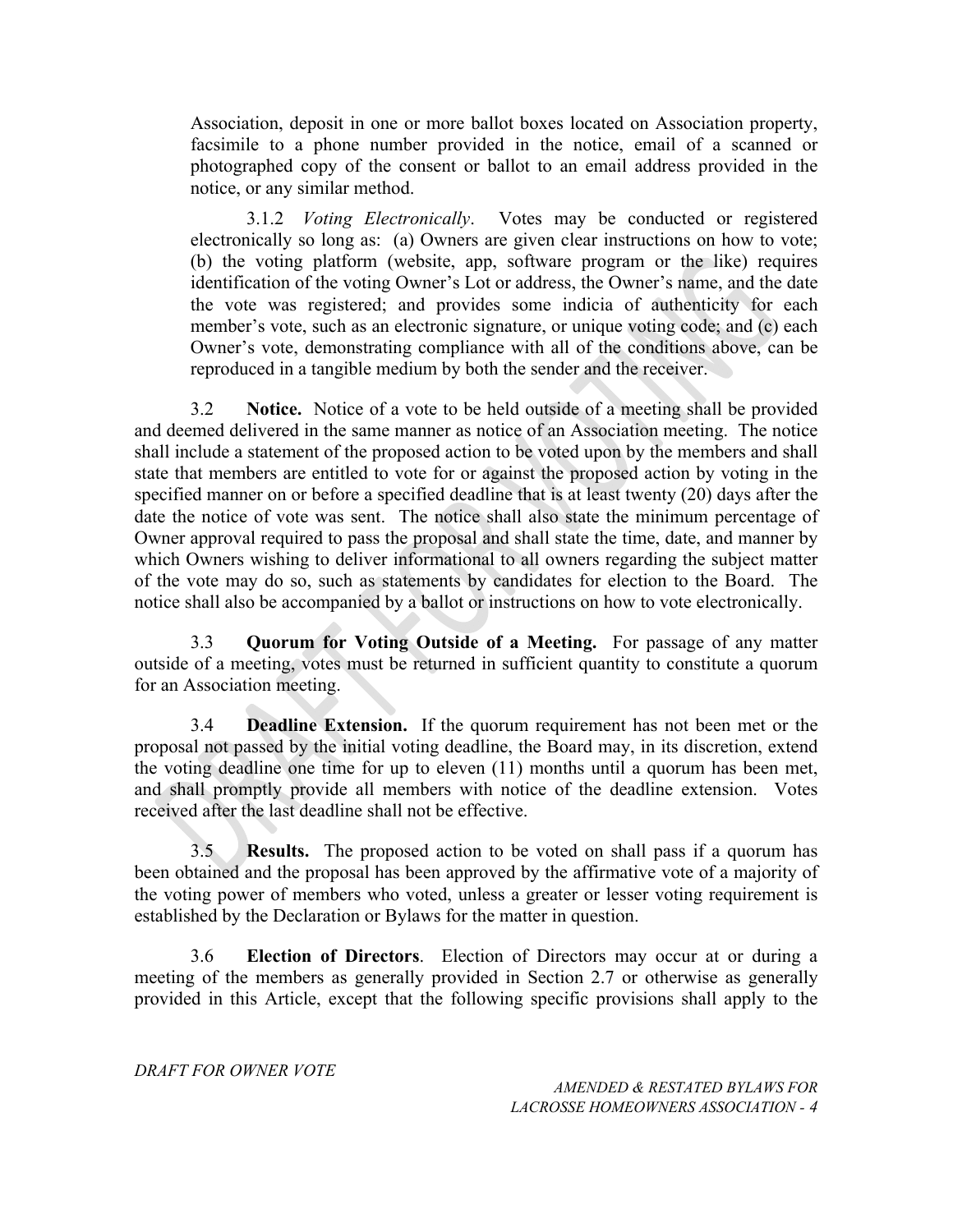election of Directors:

3.6.1 *Nominations*. In the case of the election of Directors, the Board shall determine the number of Director positions to be filled, and the terms thereof, and provide all members with a request for nominations, along with a method and deadline for submission of names of nominees, which shall not be less than fifteen (15) days from the date of the request. If Directors are to be elected at or during a member meeting, the request for nominations can accompany the notice of meeting and the deadline shall be the date of the meeting. Members may nominate as many members as there are Director positions available and may nominate themselves. Within a reasonable time after the deadline for submission of nominations, the Board shall confirm the eligibility and willingness of the nominees to serve. Members who nominate themselves are automatically considered willing to serve.

3.6.2 *Notice of Vote*. In addition to including the information required by Section 3.2, if Directors are to be elected outside of a meeting, the notice of vote by alternate method shall identify the number of Director positions available, shall state the names of the qualified nominees, and shall have space for a write-in vote. The notice shall state the method(s) and deadline by which votes must be submitted, which shall be at least twenty (20) days after the date of the notice of vote. The notice shall also state the minimum percentage of Owner approval required to pass the proposal and shall state the time, date, and manner by which Owners wishing to deliver informational to all owners regarding the subject matter of the vote may do so, such as statements by candidates for election to the Board.

3.6.3 *Results*. The nominees with the most votes as determined on the first deadline after a quorum has been established shall fill the Director positions. Votes received after the final deadline shall not be effective. Ties shall be determined by a run-off election. The Board shall promptly provide all members with the results of the election.

3.7 **Amendments**. Amendments to the Declaration or Bylaws may be voted on at or during a meeting of the members as generally provided in Section 2.7, or otherwise as generally provided in this Article, except that the following provisions shall apply to amendments:

3.7.1 *Notice of Vote*. In addition to including the information required by Section 3.2, the notice of alternative voting method for an amendment to the Declaration or Bylaws shall include the text of the proposed amendment and shall state that members are entitled to vote for or against the amendment by voting in the specified manner on or before a specified deadline that is at least twenty (20) days after the date the notice was delivered.

3.7.2 *Extension of Deadline*. If the requisite percentage of Owners have not approved the amendment by the stated deadline, the Board may, by resolution,

*DRAFT FOR OWNER VOTE*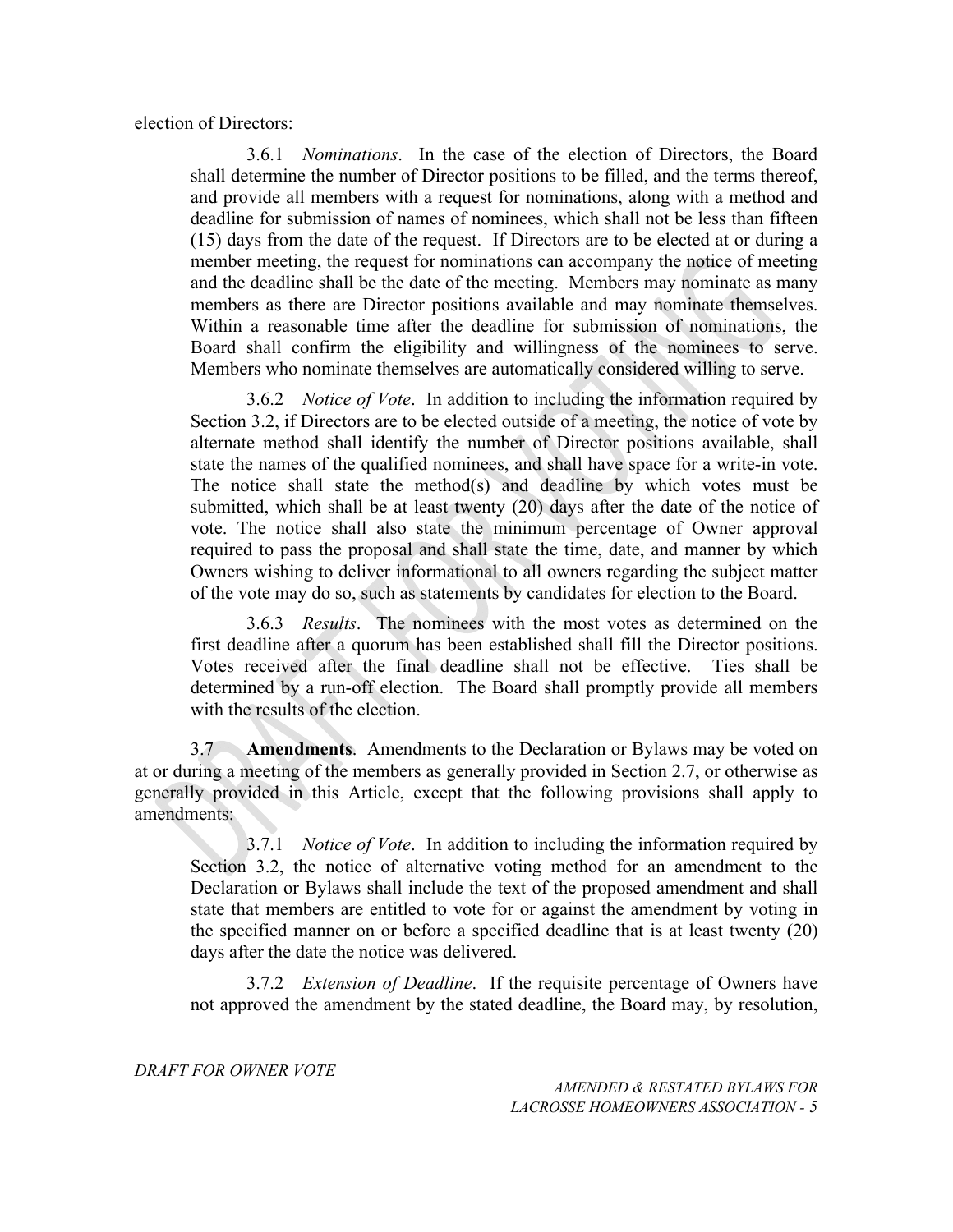extend the voting deadline one or more times, and shall promptly provide all members with notice of the deadline extension. Votes received after the last deadline shall not be effective.

3.7.3 *Results*. The amendment shall pass if approved by the requisite percentage of Owners specified by the Applicable Statutes, the Declaration, or the Bylaws by the final deadline, provided the total voting period is reasonable under the circumstances.

#### **ARTICLE 4. BOARD OF DIRECTORS**

4.1 **Number & Qualifications**. The affairs and property of the Association shall be managed exclusively by the Board of Directors. The Board shall be composed of five (5) Directors, all of whom shall be Owners and residents of LaCrosse. Only members whose name appears on record title to a Lot are qualified to be elected as Directors. Owners who are delinquent in the payment of any assessment or installment thereof shall not be eligible for election to the Board. If any member is a corporation, partnership, limited liability company, trust, or other legal entity, that member's directors, officers, partners, or equivalent managers are qualified to be elected as Directors, provided that such persons shall be disqualified from serving as Directors of the Association if and when they become dissociated from the entity member and that Director position shall be deemed vacant.

4.2 **Election & Terms**. Regular election of Directors shall occur either at the annual meeting or prior to the annual meeting by mail or electronically as provided for in ARTICLE 3. Directors shall take office at the first meeting of the Board following election. Director terms shall be approximately three (3) years, running from the date of election to the date a successor is elected three (3) years later. The terms of the Directors shall be staggered so that fewer than all Directors are elected each year. The Board shall have the power to vary Director terms to ensure the terms are staggered, provided that such power shall not be exercised in a manner that would shorten the term for any Director elected by the members without that Director's consent.

Powers and Duties. The Board shall have the powers and duties provided for in the Applicable Statutes, the Articles of Incorporation, the Declaration, these Bylaws, and any Rules promulgated pursuant thereto, as may be qualified therein, and all other powers necessary for the administration of the property and affairs of the Association; however, the Board may delegate administrative and other tasks to a Manager or other agent in the reasonable discretion of the Board.

4.4 **Standard of Care**. Directors shall perform their duties in good faith, in a manner such Director believes to be in the best interests of the Association, and with such care, including reasonable inquiry, as an ordinarily prudent person in a like position would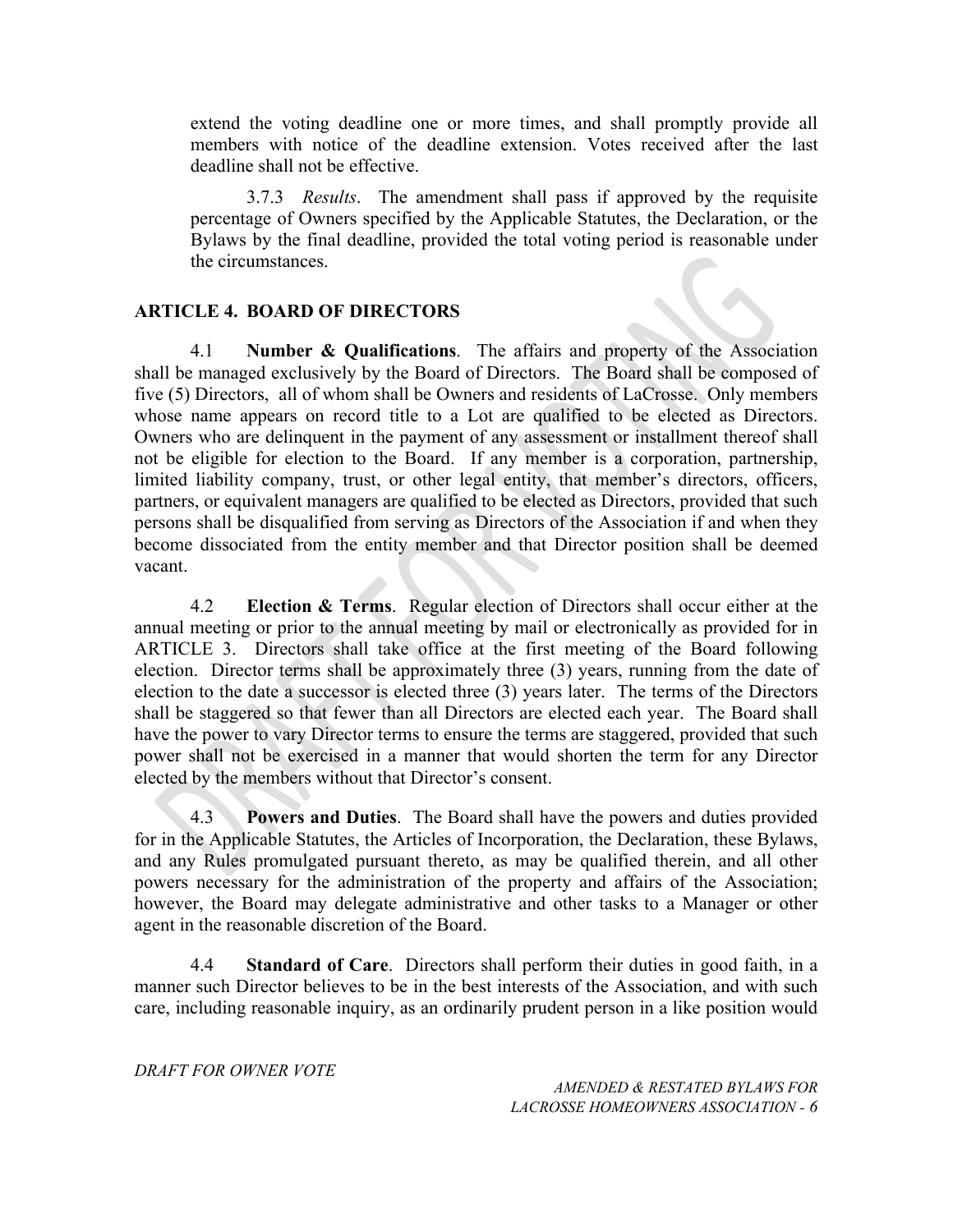use under similar circumstances.

4.5 **Compensation**. Directors shall receive no compensation for their services as Directors, except that Directors may be reimbursed for actual expenses relating to service on the Board or Association-related use of Directors' real or personal property such as office space, phones, and computer equipment, provided that such reimbursement for use shall not exceed \$500 per year and further provided that any such request for reimbursement shall be made in writing, with evidence of the costs incurred or calculation of the value of the use, that the decision to reimburse shall be made by the Board in a Board meeting, and the reimbursement request shall be made part of the minutes of the Board meeting at which the reimbursement is approved.

4.6 **Vacancies**. Vacancies on the Board for any reason other than removal of a Director by the members pursuant to Section 4.7, may be filled by the affirmative vote of a majority of the remaining Directors, even though they may constitute less than a quorum. Alternatively, by the affirmative vote of the majority of the remaining Directors, the Board may choose to fill such vacancies by election of the members at a special meeting of the Association called for that purpose or by alternate voting method as provided in ARTICLE 3. Directors appointed or elected to fill a vacancy under this Section shall serve for the balance of their predecessors' terms.

4.7 **Removal of Directors**. Directors may only be removed from the Board pursuant to a vote of the Owners in accordance with the procedures of this Section. To remove a director, the President, Board, or Owners holding at least twenty percent (20%) of the Total Voting Power in the Association may demand that a special meeting be called for the purpose of voting to remove one or more Directors or that removal of one or more Directors be placed on the agenda of any regular Association meeting. Upon such demand, the Secretary shall properly notice the Association meeting, which notice or accompanying agenda shall contain the proposal to remove the Director(s) by name. Any Director whose removal has been proposed shall be given an opportunity to be heard at that meeting. If, at that meeting, a quorum is established and members holding a majority of the voting power of members in attendance (in person or by proxy) at that meeting vote in favor of removal, the Director shall be removed. If all Directors are removed, the meeting may nonetheless continue for the purposes of conducting an immediate election to fill vacancies and to adjourn the meeting. If not all Directors have been removed, a vacancy due to removal shall be filled by election by the members, either during the same meeting immediately after removal (provided notice of the potential for an election is contained in the removal meeting notice), or within sixty (60) days following the meeting at which the Director was removed if the election was not included in the notice. Directors elected to fill vacancies under this Section shall serve the balance of their predecessors' terms.

4.8 **Board Meetings**. The first organizational meeting of a newly constituted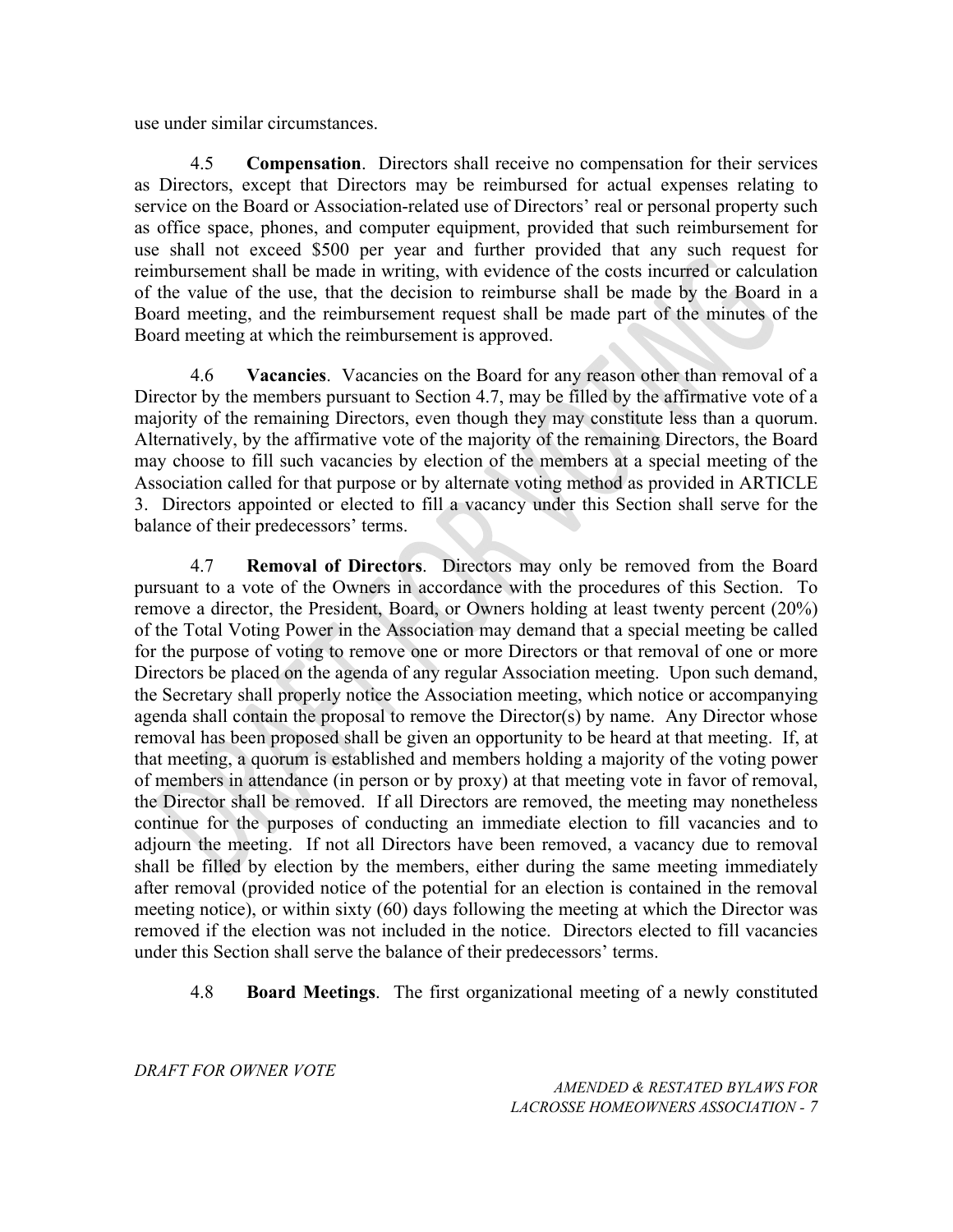Board shall be held immediately after or within ten (10) days of date the Director election results are determined. Regular meetings of the Board shall be held at such place, day, and time as the Board from time to time may specify, provided that one regular meetings shall be held during each quarter of the calendar year. Special meetings of the Board may be called by the President of the Association or the Board, and may be held at such place, day, and time as the notice may specify. Regular or special meetings of the Board may be held by means of conference telephone or other similar communications equipment by means of which all persons participating in the meeting can hear each other at the same time, which shall constitute attendance at a meeting. Proxies are not effective for Board meetings. The decision of the majority of the Directors present at a meeting at which a quorum is present shall be the decision of the Board and shall determine the acts of the Board.

4.9 **Notice of Board Meetings**. No additional notice of regular Board meetings need be given if the place, day and time thereof shall have been fixed by resolution of the Board and a copy of such resolution mailed to every Director at least three (3) days before the first meeting held pursuant thereto. Notice of the place, day and time of all other meetings of the Board shall be given to each Director by mail, personal delivery, telecopy, email (if and only if a Director has consented, in the form of a record, to receive such notices by email), or by personal communication over the telephone or otherwise, at least seventy-two (72) hours prior to the time the meeting is to be held. Notice of any Board meeting may be waived in writing by any Director at any time, including after the meeting. Attendance of a Director at any Board meeting shall constitute waiver of notice unless a Director expressly challenges the notice when the meeting begins. If all Directors are present at any meeting of the Board, no notice shall be required and any business may be transacted at the meeting.

4.10 **Quorum for a Board Meeting**. At all meetings of the Board, a majority of the Directors shall constitute a quorum for purposes of transacting business. If there is less than a quorum present at any meeting of the Board, the majority of those present may adjourn the meeting and make a good faith effort to timely notify the absent Directors of the date, time and place of the adjourned meeting. At resumption of the adjourned meeting, any business that might have been transacted at the meeting as originally called may be transacted without further notice, provided a quorum has been established at the reconvened meeting.

4.11 **Open Meetings & Executive Session**. Owners shall be allowed to attend any meeting of the Board, but Owners may only participate in the meeting with the consent of the Board. However, upon the motion of any Director, the Board may go into executive session outside of the presence or hearing of any other attendees to discuss matters subject to any legally cognizable privilege (including the attorney-client privilege), to consider personnel matters, to comply with contractual or statutory confidentiality requirements, or to protect the privacy interests of its Owners or other persons, including matters involving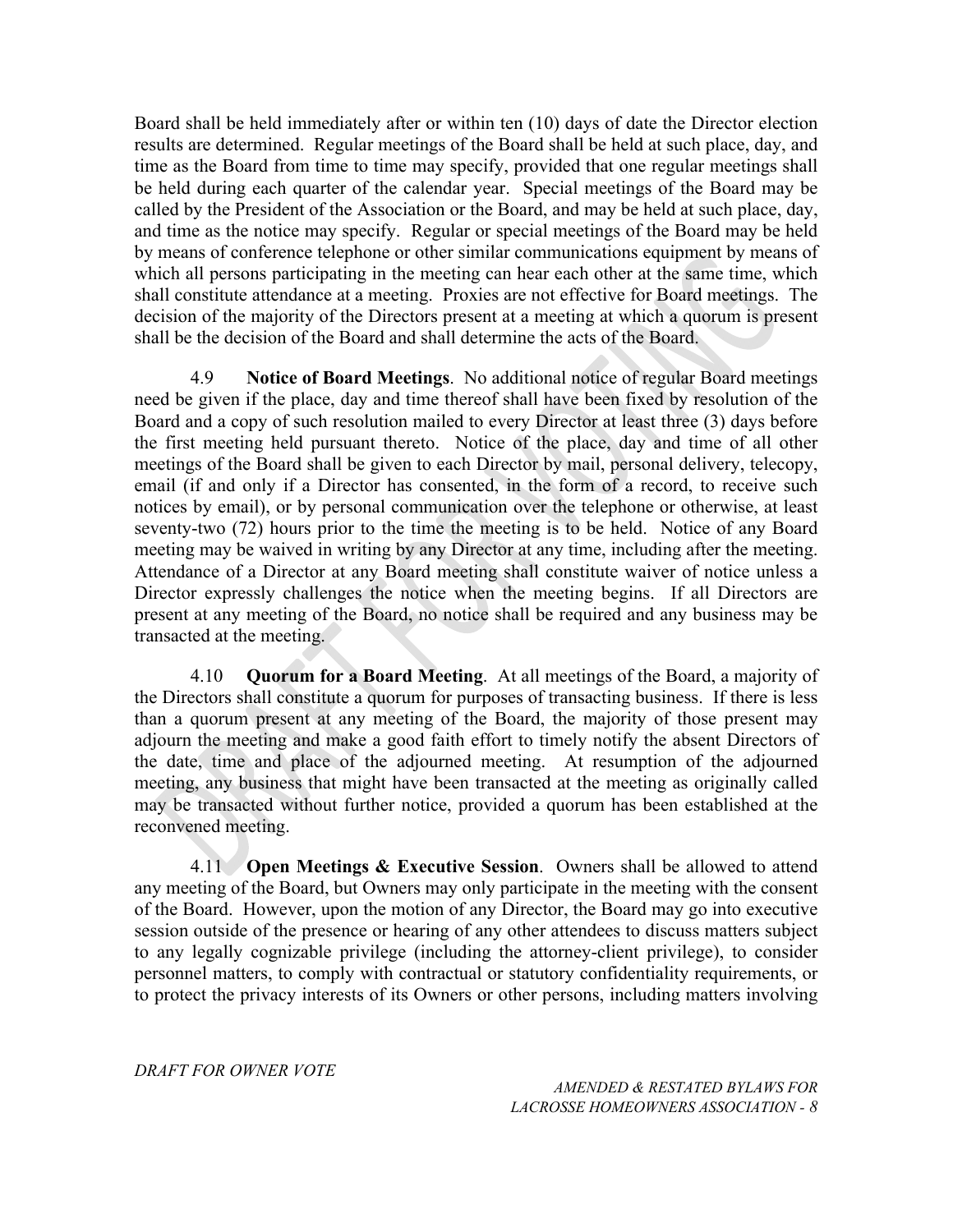possible violations of the Governing Documents, possible liability of an Owner to the Association or other likely or pending litigation, which discussions may include, but not be limited to, discussion of contract negotiations that reveal proprietary or confidential information, employee discipline issues, or discussions regarding delinquencies or enforcement actions that identify the persons involved. Any act of the Board shall be stated in the open meeting after the executive session is adjourned and any vote to be taken shall be taken in the reconvened meeting, and such actions or votes shall be reflected in the minutes of the Board meeting.

4.12 **Rules of Procedure**. The Board of Directors may adopt rules of procedure to govern any Board meeting to the extent not inconsistent with applicable statutes or the Governing Documents.

4.13 **Board Action Without a Meeting**. The Board of Directors may take any authorized action without a meeting if a consent in writing setting forth the action so taken shall be signed by all the Directors. Such consent shall have the same effect as a unanimous vote. Any such actions shall be added to the minutes of the next Board meeting.

### **ARTICLE 5. OFFICERS**

5.1 **Designation**. The principal officers of the Association shall be a President, a Vice President, a Secretary, and a Treasurer. Two or more offices may be held by the same person, except that a person may not hold the offices of President and Secretary simultaneously.

5.2 **Election of Officers**. The officers of the Association shall be Directors and shall be elected annually by the Directors at the first Board meeting after the election of new Directors.

5.3 **Removal of Officers**. At any regular meeting of the Board, or at any special meeting of the Board called for such purpose, any officer may be removed whenever, in the judgment of Board, the interest of the association will be served thereby, and a successor elected, upon the affirmative vote of a majority of the Directors. Removal of an officer does not constitute removal of a Director, which may only be done in accordance with Section 4.7.

5.4 **President**. The President shall preside at all meetings of the Association and of the Board. The President shall have all powers and duties usually vested in the office of the President, and shall have and perform such other duties as may be prescribed by the Board.

*DRAFT FOR OWNER VOTE*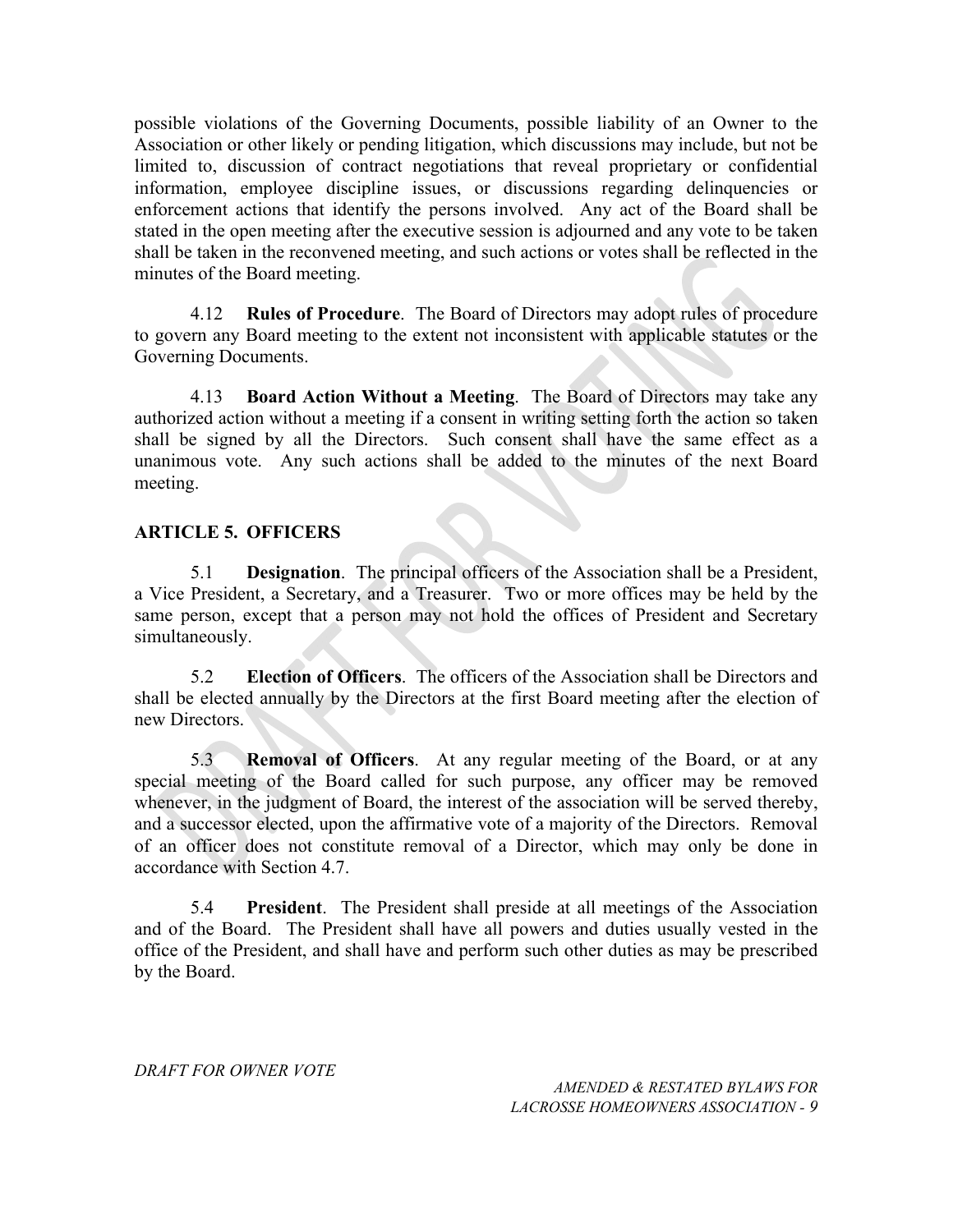5.5 **Vice President**. The Vice President shall perform the duties of the President when the President is absent or unable to act, and shall perform such other duties as may be prescribed by the Board.

5.6 **Secretary**. The Secretary shall keep the minutes of all meetings of the Board and of the Association and shall have responsibility for the business records of the Board and the Association, other than financial records kept by the Treasurer. The Secretary shall also perform such other duties as may be prescribed by the Board.

5.7 **Treasurer**. The Treasurer shall have responsibility for Association funds and securities and shall be responsible for keeping full and accurate accounts of all receipts and disbursements in books belonging to the Association. The Treasurer shall also perform such other duties as may be prescribed by the Board.

5.8 **Delegation.** The Board may delegate administrative or other tasks associated with Board service or service as an officer to its Manager or other professionals, such as the employment of a professional bookkeeper. Officers of the Association and any persons employed to assist the officers, such as a Manager, shall have such authority and shall perform such duties as the Board may prescribe within the provisions of the Applicable Statutes, the Declaration, these Bylaws, and any Rules promulgated pursuant thereto.

## **ARTICLE 6. COMMITTEES**

6.1 **Committees of the Board**. The Board may, by resolution, create "Committees of the Board" to assist in carrying out the duties of the Board, and may appoint any number of persons to such committees, provided that at least two (2) or more Directors shall serve on the committee. Committees of the Board shall have and exercise the authority of the Board in the management of the Association to the extent provided in the resolution establishing the committee. The appointment of Committees of the Board shall not relieve the Board of its ultimate responsibility for the administration and management of the Association. The Board may add or remove persons from Committees of the Board from time to time at its discretion.

6.2 **Advisory Committees**. The Board may, by resolution, create "advisory committees" to assist the Board in carrying out its duties, and may appoint any number of persons to such committees. Advisory committees may not exercise the authority of the Board in the management of the Association. The Board may add or remove persons from such committees from time to time at its discretion.